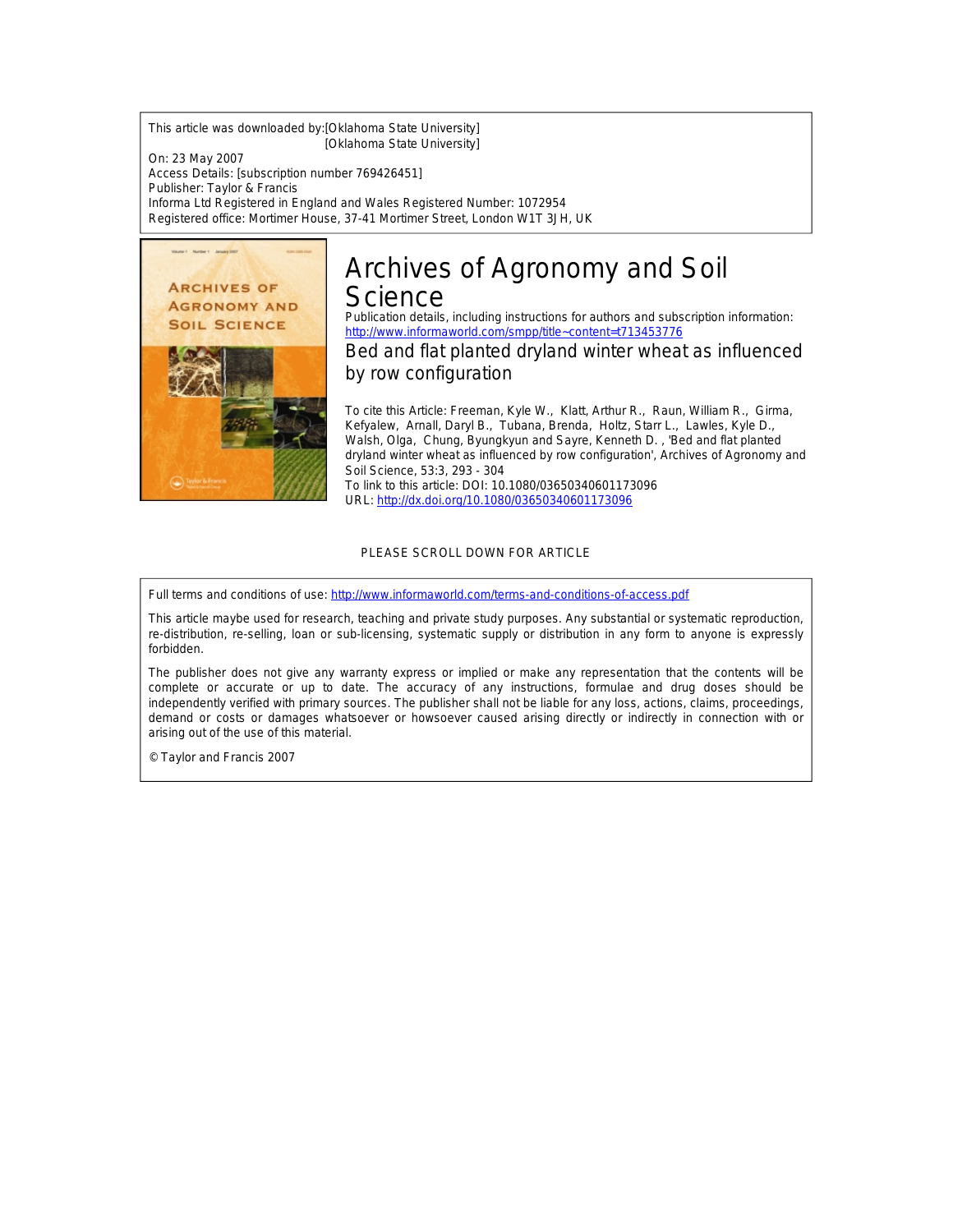

# Bed and flat planted dryland winter wheat as influenced by row configuration

# KYLE W. FREEMAN<sup>1</sup>, ARTHUR R. KLATT<sup>1</sup>, WILLIAM R. RAUN<sup>1</sup>, KEFYALEW GIRMA<sup>1</sup>, DARYL B. ARNALL<sup>1</sup>, BRENDA TUBANA<sup>1</sup>, STARR L. HOLTZ<sup>1</sup>, KYLE D. LAWLES<sup>1</sup>, OLGA WALSH<sup>1</sup>, BYUNGKYUN CHUNG<sup>1</sup>, & KENNETH D. SAYRE<sup>2</sup>

 $^1$ Oklahoma State University, Plant and Soil Sciences, Stillwater, Oklahoma, US, and  $^2$ CIMMYT, Intensive Agro-Ecosystems, Apdo, Mexico City, Mexico

(Received 13 October 2006; accepted 14 December 2006)

## Abstract

Two experiments were conducted in 2003 – 2005 at Hennessey and Lake Carl Blackwell, Oklahoma, to determine the effect of row configuration in bed and flat planting systems in dryland winter wheat. In the bed and flat systems, 8 and 12 treatments were evaluated that included a factorial combination of 2 varieties ("Jagalene" and "2174"), 2-N rates (0 and 100 kg ha<sup>-1</sup>) and row configurations. The row configurations were 2- and 3-row on a 75 cm bed. With 2- and 3-row per bed, 30 and 15 cm row spacing were used, respectively. In addition the traditional configuration of a solid stand with 15 cm row spacing was evaluated in the flat system. In four of six site years, bed wheat (either 2- or 3-row per bed) resulted in yields equal to flat planted wheat (15 cm row spacing). No differences in wheat grain yield were found when planting either 2- or 3-row per bed, or on the flat. However, both 2- and 3-row per bed resulted in increased yields when compared to 2- and 3-row configurations without beds. This suggests that bed planting with correct row configuration can help maintain high level of yield through its direct and indirect effect on crop growth characteristics.

Keywords: Winter wheat, row configuration, nitrogen concentration, bed planting system, flat planting system

# Introduction

Bed planting systems have been used in cultivation for centuries. The origin of raised bed cultivation has traditionally been associated with water management issues either by providing opportunities to reduce the impact of excess water in rainfed conditions or to more efficiently deliver irrigation water in high production irrigated systems (Sayre 2003). Sayre goes on to state that the opportunities for raised bed systems are endless. In dryland agriculture, bed planting systems are used with small dykes to trap water after a rain so the fields are able to retain more water and store moisture for future crops versus letting it run-off.

Correspondence: Prof. William R. Raun, Oklahoma State University, Plant and Soil Sciences, 044 Agricultural Hall, Stillwater, Oklahoma 74078 USA. E-mail: bill.raun@okstate.edu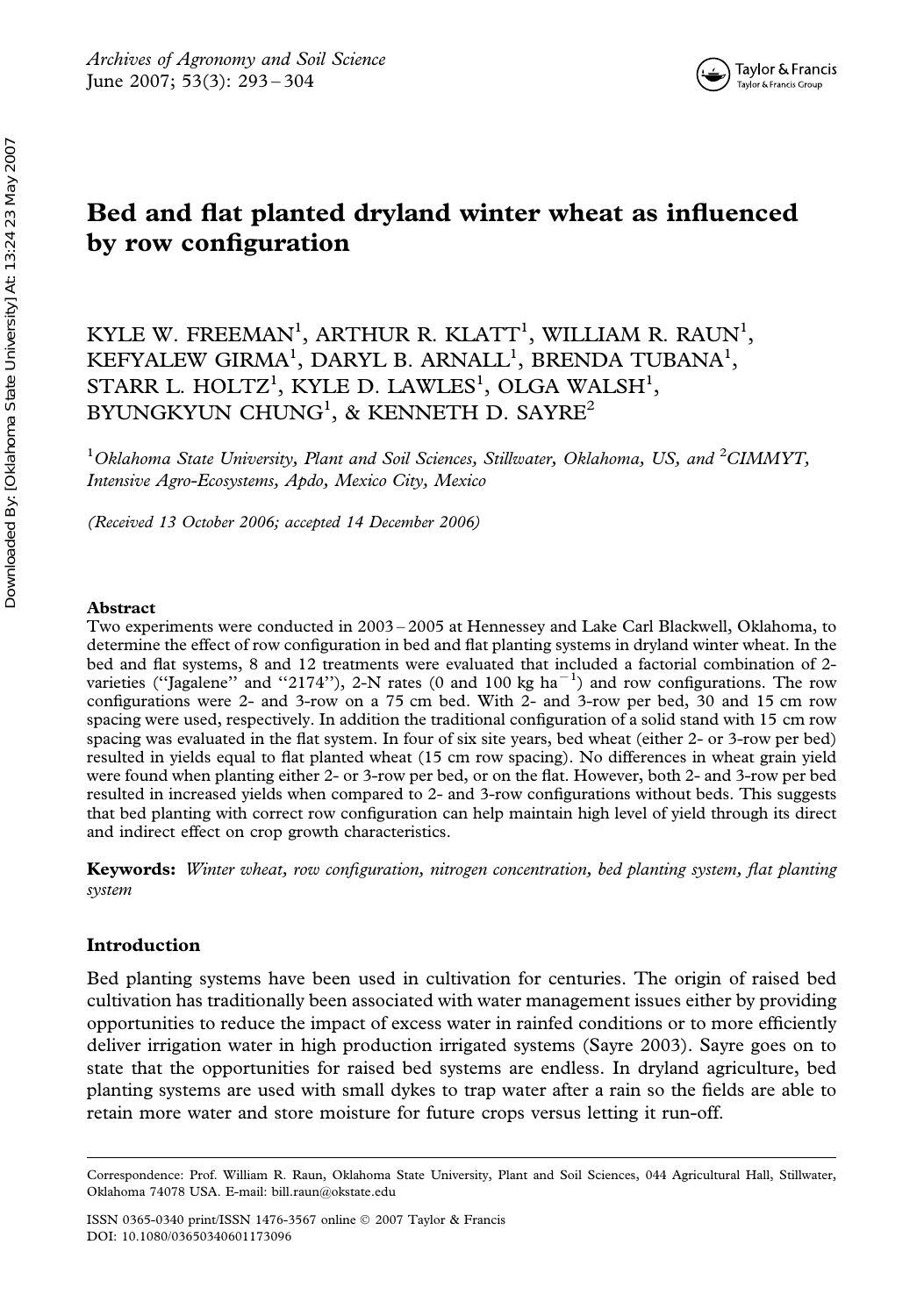Iragavarapu and Randall (1997) stated that spring wheat (*Triticum aestivum* L.) performance was affected by the position of the row in a ridge-till system. On poorly drained soils that tend to be cooler in the spring, wheat rows planted on the ridge tops and shoulders had greater grain and straw yield and total nitrogen (N) uptake than those rows planted in the furrows. They explained that this variation is due to better drainage and warmer soil conditions on the ridge tops and shoulders than in the furrows.

Limon-Ortega and Sayre (2003) noted that an important field-access advantage of bedplanting is the flexibility it allows to apply fertilizer when and where it can be most efficiently used. Fertilizer can be applied by direct placement in bands between the wheat beds or rows when the wheat plant can make the most efficient use without trampling the crop. The bulk of fertilizer application can be delayed in a bed-planted system until the crop requirements are greater.

Hobbs et al. (1998) explained that bed-planted systems have several important advantages. These advantages included: improved water distribution and efficiency; provided an alternative for weed control with the ability to cultivate the furrows; reduced lodging because the wheat plants are not exposed to soft soil conditions and more light can penetrate the canopy, resulting in stronger plants; and allowed for dramatic reductions in seeding rates.

The system of bed-planting wheat for irrigated conditions that has been widely adopted by farmers in north-west Mexico offers an innovative option for diversifying wheat production practices. The great benefit of bed-planting for wheat production is the enhanced field access, which facilitates controlling weeds and other pests, handling nutrients, reducing tillage, and managing crop residues (Sayre & Moreno Ramos 1997).

Fahong et al. (2004) found that nitrogen use efficiency (NUE) could be improved by 10% or more in furrow irrigated bed-planting systems because of improved N placement possibilities. Also, the microclimate within the field was changed to the orientation of the wheat plants in rows on the beds, which reduced crop lodging and decreased the incidence of some wheat diseases. This was explained by the reduction in canopy humidity that is conducive to reduced disease pressure and enhanced healthy wheat growth. These advantages of increased NUE and decreased disease pressure improved grain quality and increased grain yield by more than 10%.

Some previous research work has been reported from rainfed experiments with wheat drilled on raised beds ranging from  $1.2 - 2$  m spacing (Morrison & Gerik 1983; Gerik & Morrison 1985). These reports consistently showed that wheat rows next to the furrow produced more heads per square metre and grains per spike than wheat rows in the centre of the bed, in the furrow, or to wheat rows flat-planted. Consequently, the grain yield average of wheat rows planted on beds has been lower than grain yield from wheat planted on the flat. However, grain yield measured individually from rows next to the furrow has been greater than yield from rows on the flat. On the other hand, work by Sayre and Moreno Ramos  $(1997)$  has shown that decreasing bed width to  $75-80$  cm can be used in rainfed conditions with two to three rows drilled  $15 - 20$  cm apart on top of those beds.

Mascagni and Sabbe (1990) attributed higher yields on wide beds (193 cm) to greater soil aeration and temperature as well as higher soil temperatures on top of the bed. This experiment investigated crowned beds, flat beds, and a flat planting system. There were no significant differences between planting system types, but there was a definite trend for the crowned beds to have higher yields, NUE, and N uptake. They also stated that one possible benefit of the wide-bed planting system beyond the obvious drainage aspect was that the furrow provides controlled traffic lanes. This may be an advantage in certain production systems and in soils that tend to have compaction problems.

Mascagni et al. (1991) noted that for grain sorghum (Sorghum bicolor L.) there was an increase in grain yield, dry weight, and N uptake on crowned beds as compared to the flat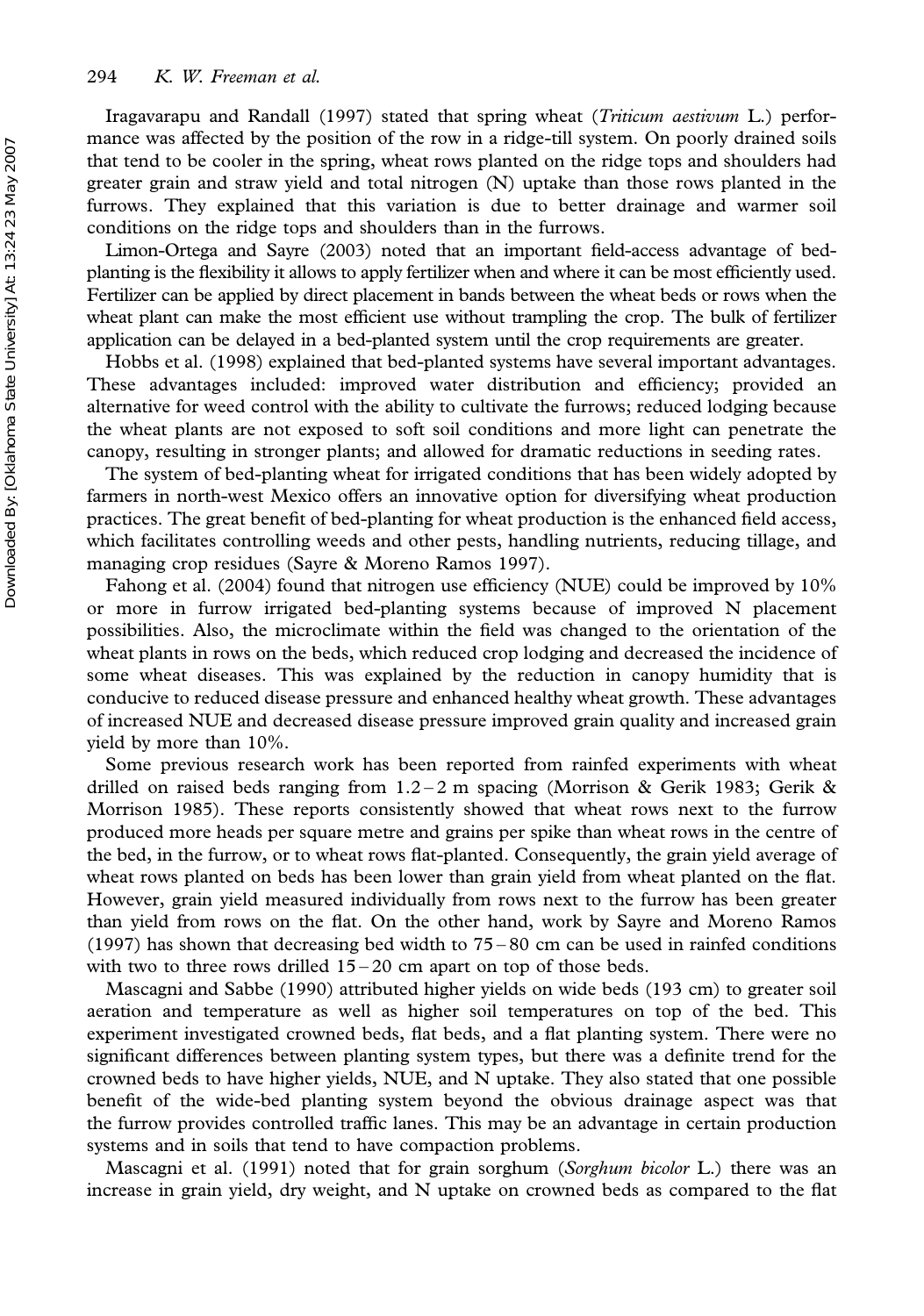planting system. They concluded that the rows in the center of the crowned beds were where the major differences occurred. This suggested that growing conditions were more ideal on top of the crowned beds versus on the edges. Further research also showed that N uptake was higher on the crowned beds than the flat planting system.

Bed planting can be very effective for drainage where water tables result in excess surface moisture, especially after rain or even with irrigation. Under low rainfall conditions where moisture is limiting, initial results demonstrated that moisture can be effectively conserved with proper residue retention and management on permanent beds. Sweeney and Sisson (1988) reported that on poorly drained soils, wheat yields increased when grown on 75 cm raised beds. These researchers also found that soil temperature tended to be higher on the raised beds early in the growing season. Mascagni et al. (1995) observed that wheat produced on raised, wide beds may increase production efficiency and overall profitability. The raised, wide bed system may also integrate well with other crops in a rotation. While finding no grain yield advantage for raised bed wheat production, it was noted that in a situation where the field slope does not provide adequate surface drainage, bedding may be a viable management option. Also, since the use of raised beds did not significantly reduce yields, this practice may integrate into an overall production system including crop rotations and permanent beds.

In 1998, Sayre stated that the crucial first step in initiating research on bed-planting wheat is to test a wide spectrum of varieties with differing heights, tillering abilities, phenologies, and canopy architectures. Close cooperation between wheat breeders and agronomists to jointly identify and understand the proper plant type needed for optimum performance on beds is highly recommended.

In Canada, researchers found that among wheat yield components investigated, heads per unit area decreased as row spacing increased. Similar trends were noted for the number of plants per unit area described above. Plants with wider row spacing produced more kernels per head than plants with narrow row spacing, compensating for the lower number of heads per unit area. For example, plants with 30 cm row spacing produced 34% more kernels than plants in the 10 cm spacing. Row spacing did not have an impact on kernel weight. It was also observed that wide row spacing increased plant height. Higher N concentration available to the plants in the widely spaced rows than those in narrow rows might explain the increase in plant height and more kernels per head. The results of their studies show that a decrease in yield did not occur up to a row spacing of 30 cm (Lafond & Gan 1999).

Cutforth and Selles (1992) noted that paired rows of spring wheat had no agronomic advantage over equidistance row seeding. These pair rows were spaced 10 cm apart and 40 cm between pairs. However, earlier work by Papendick et al. (1985) explained that paired rows in winter wheat appeared to yield as well as, or slightly greater than flat seeded winter wheat. Porter and Khalilian (1995) noted that in a relay cropping system with skipped row wheat, there was no significant yield loss from the flat system wheat. To our knowledge, there was no information documented on the benefit of row configuration in dryland winter wheat in different planting systems with differing cultivar and N fertilizer levels. The objectives of the experiment were: (i) to determine if wheat planted with skipped rows will yield higher on raised beds than the wheat with the same skipped rows planted on the flat; and (ii) to determine if 3 row (15 cm spacing) seeded on a bed will yield more than 2-row (30 cm spacing) on the beds versus the same configurations in a flat planting system in two distinct planning systems.

#### Materials and methods

Two dryland field experiments were conducted in the fall of 2002 in bed and flat planting systems at two locations in Oklahoma. The first location was Hennessey with a soil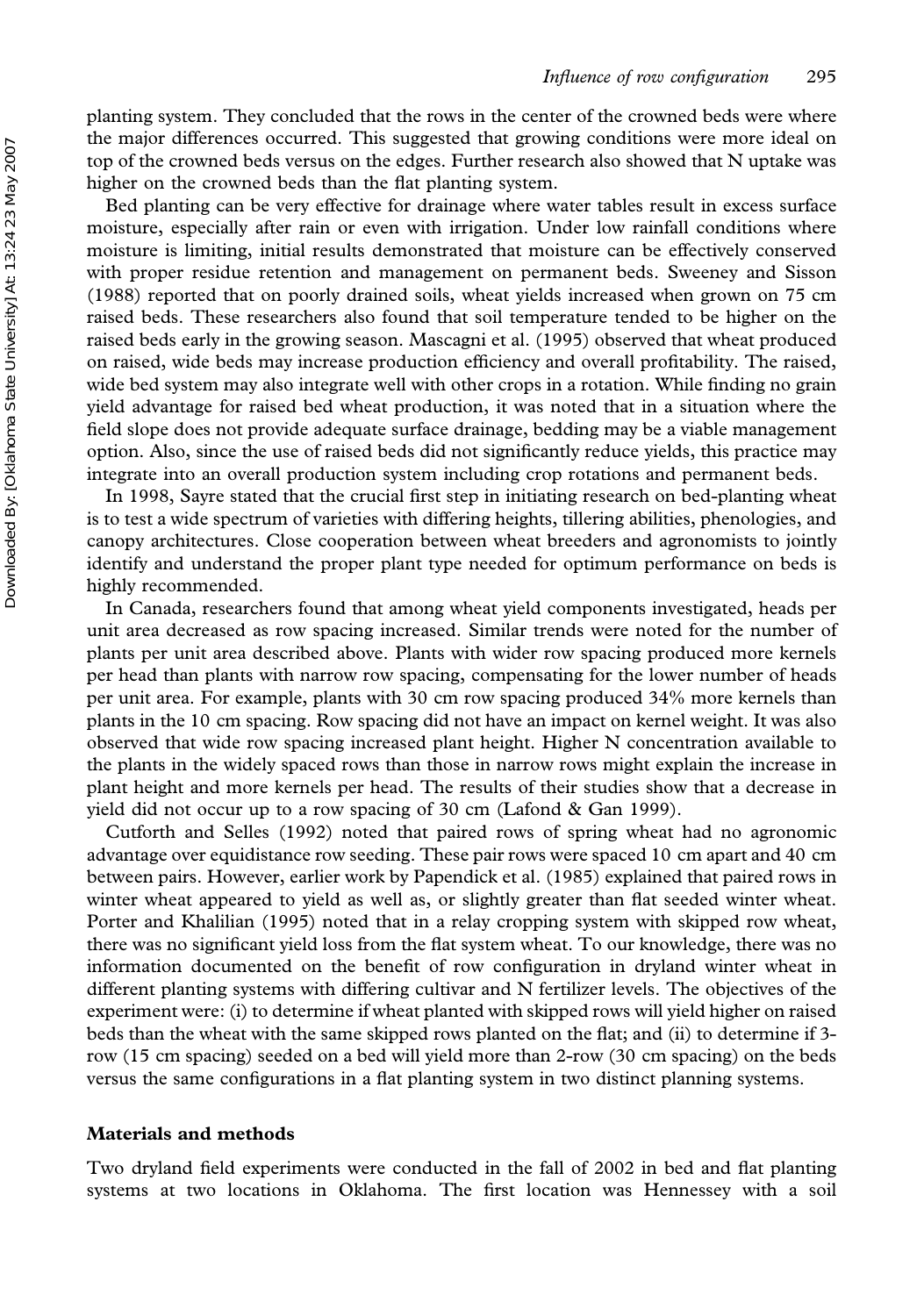classification Shellabarger sandy loam (fine-loamy, mixed, thermic Udic Argiustioll). The second location was Lake Carl Blackwell with a soil classification Pulaski fine sandy loam (coarse-loamy, mixed Thermic Typic Ustifluvent).

The bed and flat planting systems were treated as separate environments. These environments were kept separate because in a bed system the beds must be continuous across the extent of the experiment to allow for drainage of excess water. This bed system would be more representative of how a producer field would be constructed. Due to the importance of continuous beds, the mixing of flat planted plots in the same area was not implemented.

In the bed system, eight treatments comprised a complete factorial combination of varieties, N rates, and row configurations each at two levels. In the flat planting system, the variety and N levels remained the same but the row configurations included one additional level. The two varieties were ''Jagalene'' and ''2174''; two commonly planted varieties in Oklahoma. Nitrogen rates were 0 and 100 kg ha<sup> $-1$ </sup>. In the bed system the row configurations were winter wheat planted on beds with 2- and 3-rows of winter wheat on 75 cm beds, furrow to furrow. The 2- and 3-row per bed configurations were spaced 30 and 15 cm apart, respectively. The additional configuration in flat planted wheat was solid seeding with 15 cm row spacing. The experimental design was a Randomized Complete Block with three replications. Plot sizes were  $3.0 \times 6.1$  m.

The seeding rate in both systems was 88 kg ha<sup> $-1$ </sup>. This resulted in placing more seeds per meter of row on the beds due to the fewer number of rows planted. Beds were formed in early August with a 4-row lister set up on 75 cm centers and reshaped just prior to planting in October. Nitrogen was applied as ammonium nitrate  $(NH_3NO_3)$  and incorporated with the reshaping operation prior to planting. Winter wheat was planted with a 3 m AGCO drill set up on 15 cm spacing. All non-experimental plot management activities were accomplished as per Oklahoma State University Extension Service recommendation for the respective sites.

Plots were harvested using a self-propelled Massey Ferguson 8XP combine. The harvested area was  $1.5 \times 6.1$  m for the bed plots and skipped row plots planted on the flat. An area of  $2\times6.1$  m was harvested for the flat planted plots. A Harvest Master yield-monitoring computer installed on the combine was used to record yield and grain moisture data. Grain yield from each plot was determined and a sub-sample was collected for total N analyses. Grain samples were dried in a forced air oven at  $66^{\circ}$ C, ground to pass a 140 mesh sieve (100  $\mu$ m), and analysed for total N content (Schepers et al. 1989) using a Carlo-Erba NA 1500 automated dry combustion analyser. Statistical evaluation and analysis of variance (ANOVA) were performed using SAS (SAS Inst. 2001).

#### Results

At each location, analysis was performed by year due to contrasting environmental conditions encountered over the length of this study. Thus, interactions by year were not investigated.

#### Grain yield

For the ANOVA performed by site and year, two-way interactions including system by variety, system by row, system by N rate, variety by row and variety by N rate, were significant in at least one site year. There were no significant three or four way interactions (ANOVA not shown). Although there were significant interactions for each site year, there were definite main effects trends (Table I). The effect of system showed that across the three years of this study, the bed system had a grain yield advantage over the flat system of 170 and 237 kg ha<sup>-1</sup>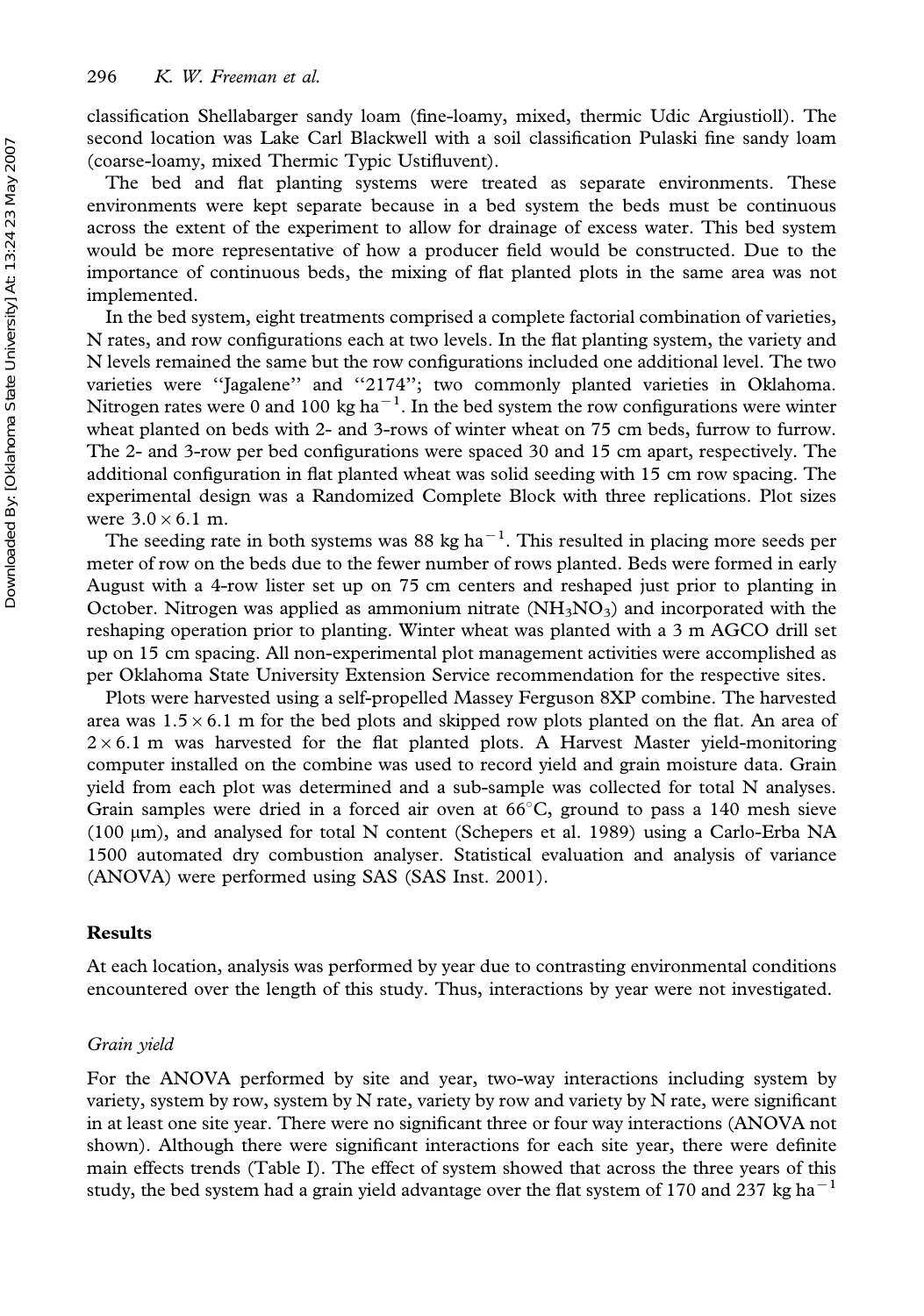|              |         | Hennessey |        |      | Lake Carl Blackwell        |        |        |      |  |  |
|--------------|---------|-----------|--------|------|----------------------------|--------|--------|------|--|--|
| System       | 2003    | 2004      | 2005   | Avg. | 2003                       | 2004   | 2005   | Avg. |  |  |
|              |         |           |        |      | Grain yield, kg ha $^{-1}$ |        |        |      |  |  |
| Bed          | 3486 ab | 2881 b    | 2883 a | 3083 | 3488 ab                    | 3832 a | 2959 a | 3426 |  |  |
| Flat (rows)  | 3104 b  | 2855 b    | 2779 a | 2913 | 3193 b                     | 3462 b | 2912 a | 3189 |  |  |
| Flat (solid) | 3826 a  | 3435 a    | 2935 a | 3399 | 3595 a                     | 3827 a | 3091 a | 3504 |  |  |
| Variety      |         |           |        |      |                            |        |        |      |  |  |
| 2174         | 3267 a  | 2681 b    | 2846 a | 2931 | 3017 b                     | 3578 a | 2792 b | 3129 |  |  |
| Jagalene     | 3323 a  | 3055 a    | 2817 a | 3065 | 3664 a                     | 3716 a | 3079 a | 3486 |  |  |
| N rate       |         |           |        |      |                            |        |        |      |  |  |
| 0 N          | 3205 a  | 2903 a    | 2987 a | 3032 | 2697h                      | 3051 b | 2512 b | 2753 |  |  |
| 100 N        | 3384 a  | 2833 a    | 2676 a | 2964 | 3984 a                     | 4243 a | 3360 a | 3862 |  |  |
| Row          |         |           |        |      |                            |        |        |      |  |  |
| $2$ -row     | 3256 b  | 2702 b    | 2834 a | 2931 | 3211 a                     | 3681 a | 2950 a | 3281 |  |  |
| $3$ -row     | 3334 b  | 3034 ab   | 2828 a | 3065 | 3470 a                     | 3613 a | 2921 a | 3334 |  |  |
| Solid        | 3826 a  | 3435 a    | 2935 a | 3399 | 3595 a                     | 3827 a | 3091 a | 3504 |  |  |

Table I. Main effects of planting system, variety, N rate, and row configuration on wheat grain yield at Hennessey and Lake Carl Blackwell, OK, USA, from 2003 – 2005.

Planting system: Bed and flat (rows/solid). Variety: "2174" and "Jagalene". N rate: 0 or 100 kg N ha<sup>-1</sup>. Row configuration: 2-row (two rows, 30 cm spacing with 45 cm skip), and 3-row (three rows, 15 cm spacing with 45 cm skip) placed on beds and flat systems; Solid = Solid stand at 15 cm spacing placed in flat systems only; Within a column, means followed by the same letter are not different at  $p<0.05$  for each treatment effect.

at Hennessey and LCB, respectively. However, this trend was only observed when comparing the 2- and 3-row planting treatments on the bed and the flat. The flat planting system (solid stand) was superior to the bed and flat row planting in 5 of 6 site years. This trend for greater yield was evidenced by an increase of 316 and 78 kg ha<sup>-1</sup> in the bed system and 486 and 315 kg ha<sup> $-1$ </sup> in the flat system at Hennessey and LCB averaged over the length of this study. ''Jagalene'' was the superior variety in the experiment with yields exceeding ''2174'' by 125 and 357 kg ha $^{-1}$  at Hennessey and LCB, respectively. There was no response to applied N at Hennessey, and a response of over 1000 kg ha<sup> $-1$ </sup> of increased grain yield to added N fertilizer at LCB. The flat planting system produced higher yields than the 2- and 3-row configurations in all site years (Table I).

In 2003 at LCB, there was a significant system by variety interaction. ''Jagalene'' produced similar yields to "2174" in the bed system while yielding over 1000 kg ha<sup> $-1$ </sup> more grain on the flat. At Hennessey in 2003, grain yield of "2174" in the bed system was significantly higher than grain yield of ''2174'' in the flat system. ''Jagalene'' recorded higher grain yields than ''2174'' in both systems at Hennessey and LCB in 2004. No differences were noted between systems or varieties at Hennessey in 2005. However, grain yield of ''Jagalene'' was significantly higher than "2174" in the bed and flat systems at LCB in 2005 (Table II). Averaged across years at Hennessey and LCB, ''Jagalene'' produced higher grain yield in the bed and flat system than ''2174''.

Simple effects of planting system by row spacing on wheat grain yield are reported in Table V. This interaction was significant at LCB in 2003. The interaction occurred due to no differences between 2- and 3-row configurations in the bed system versus a significant increase in grain yield of 500 kg ha<sup> $-1$ </sup> of 3-row compared to the 2-row treatment in the flat system. At Hennessey in 2003, the 3-row configuration on the bed yielded similar to the solid stand, however, both of these treatments yielded significantly greater than 2-row on the bed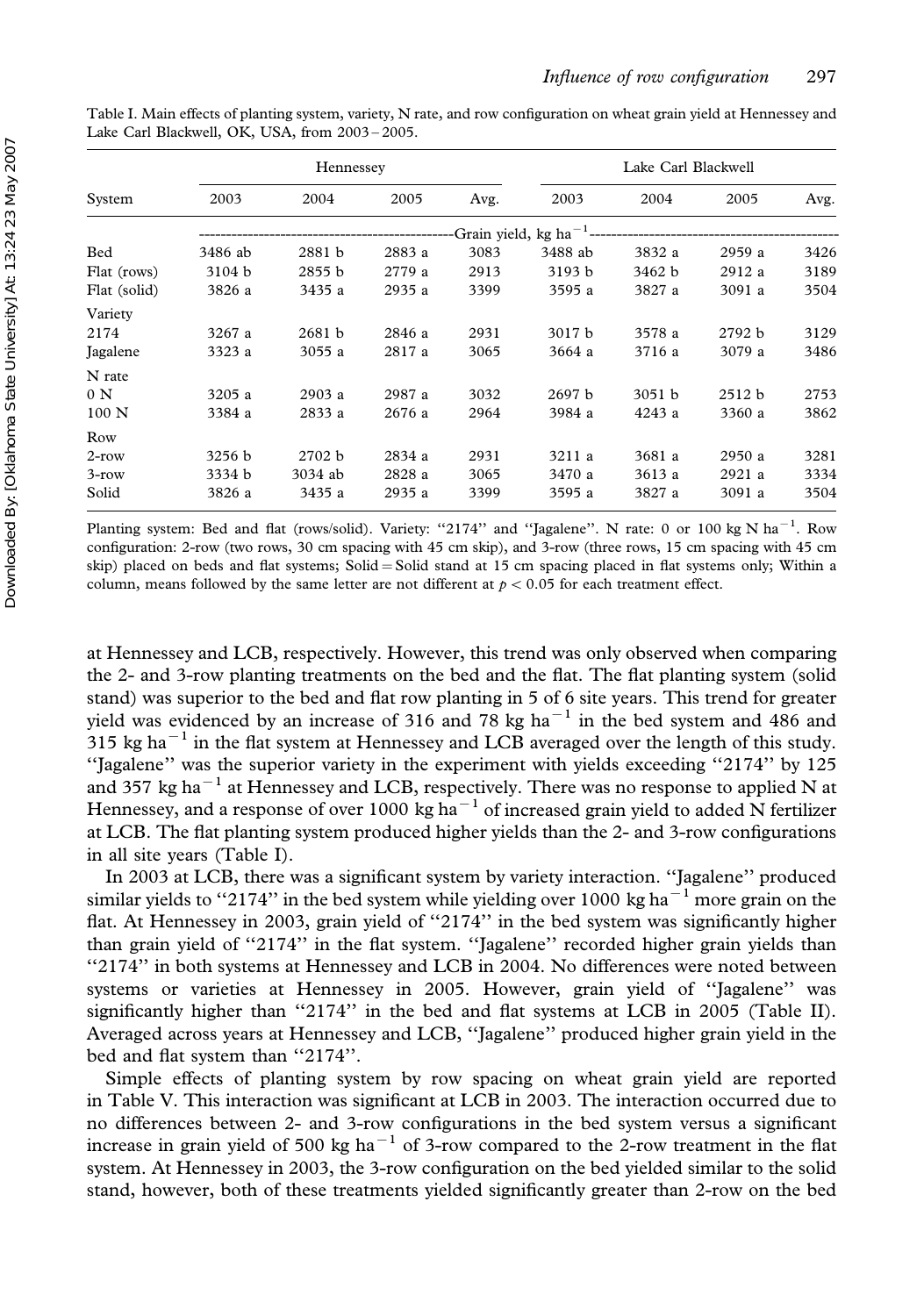and flat and 3-row on the flat. The solid stand was significantly higher than all other treatments at Hennessey in 2004. Also, the 3-row planting on beds was significantly better than the 2-row bed or either planting on the flat. Similarly at LCB in 2004, the solid stand was the highest yielding, yet both row configurations were significantly higher in the bed system than on the flat. No differences were noted among system or planting structure including the solid stand at both locations in 2005. Across years and locations, there was a distinct advantage of the solid stand over the 2- and 3-row planting structure in both the bed and flat systems. This trend was clearly established since the solid stand produced superior grain yield to the 2- and 3-row planting structures in bed and flat systems at six site years. Finally, 2- and 3-row planting structures were higher yielding in the bed system when compared to the flat (Table III).

There was a significant interaction of system and N rate at Hennessey in 2003. The incidence and severity of lodging increased with added N fertilizer in the bed system, however, reduced lodging was observed in the flat system. The increase in lodging resulted in a reduction in wheat grain yield for the bed system and allowed for grain yield of the flat system to exceed that of the bed system. Another significant interaction of system and N rate occurred at LCB in 2004. This can be explained by an increase in grain yield produced

|                     |  | Table II. Simple effects of planting system and variety on wheat grain yield at Hennessey and Lake Carl Blackwell, |  |  |  |  |  |  |  |
|---------------------|--|--------------------------------------------------------------------------------------------------------------------|--|--|--|--|--|--|--|
| OK, from 2003-2005. |  |                                                                                                                    |  |  |  |  |  |  |  |

|              |                  |                       | Hennessey            |                      |              |                      | Lake Carl Blackwell  |                      |              |  |  |  |  |
|--------------|------------------|-----------------------|----------------------|----------------------|--------------|----------------------|----------------------|----------------------|--------------|--|--|--|--|
| System       | Variety          | 2003                  | 2004                 | 2005                 | Avg.         | 2003                 | 2004                 | 2005                 | Avg.         |  |  |  |  |
|              |                  |                       |                      |                      |              |                      |                      |                      |              |  |  |  |  |
| Bed          | 2174             | 3504 a A              | 2724 a A             | 2952aA               | 3060         | 3366 a A             | 3797 a A             | 2792 b A             | 3318         |  |  |  |  |
| Bed          | Jagalene         | 3468 a A              | 3038 a A             | 2814 a A             | 3107         | 3610 a A             | 3867 a A             | 3126 a A             | 3534         |  |  |  |  |
| Flat<br>Flat | 2174<br>Jagalene | $3029a$ B<br>3179 a A | 2637 b A<br>3072 a A | 2739 a A<br>2820 a A | 2802<br>3024 | 2669 h B<br>3717 a A | 3356 a B<br>3566 a A | 2792 a A<br>3032 b A | 2939<br>3438 |  |  |  |  |

Planting system: Bed and flat (rows/solid); Variety: ''2174'' and ''Jagalene''; Variety means within a planting system followed by the same lower case letter are not different from each other at  $p < 0.05$ ; Planting system means within a variety followed by the same upper case letter are not different from each other at  $p<0.05$ .

Table III. Simple effects of planting system and row spacing on wheat grain yield at Hennessey and Lake Carl Blackwell, OK, from 2003 – 2005.

|            |          |          | Hennessey |          |      | Lake Carl Blackwell |           |          |      |
|------------|----------|----------|-----------|----------|------|---------------------|-----------|----------|------|
| System     | Row      | 2003     | 2004      | 2005     | Avg. | 2003                | 2004      | 2005     | Avg. |
|            |          |          |           |          |      |                     |           |          |      |
| <b>Bed</b> | $2$ -row | 3331 a A | 2662 b A  | 2876 a A | 2956 | 3483 a A            | 3808 a A  | 3004 a A | 3432 |
| <b>Bed</b> | $3$ -row | 3618 a A | 3101 a A  | 2822 a A | 3180 | 3492 a A            | 3784 a A  | 2915 a A | 3397 |
| Flat       | $2$ -row | 3158hA   | 2744hA    | 2771hB   | 2891 | 2939 h B            | 3483 ab A | 2897 a A | 3106 |
| Flat       | $3$ -row | 3050 h B | 2939hA    | 2821 a A | 2937 | 3439 a A            | 3441 b A  | 2927 a A | 3269 |
| Flat       | Solid    | 3827 a   | 3435 a    | 2935a    | 3399 | 3595 a              | 3827 a    | 3090 a   | 3504 |

Planting system: Bed and flat (rows/solid); Row configurations:  $2$ -row  $= 2$  rows, 30 cm spacing with 45 cm skip placed on beds and flat systems;  $3$ -row = 3 rows, 15 cm spacing; with 45 cm skip placed on beds and flat system; Solid  $=$  Solid stand at 15 cm spacing placed in flat systems only; Row configuration means within a planting system followed by the same lower case letter are not different from each other at  $p<0.05$ ; Planting system means within a row configuration followed by the same upper case letter are not different from each other at  $p < 0.05$ .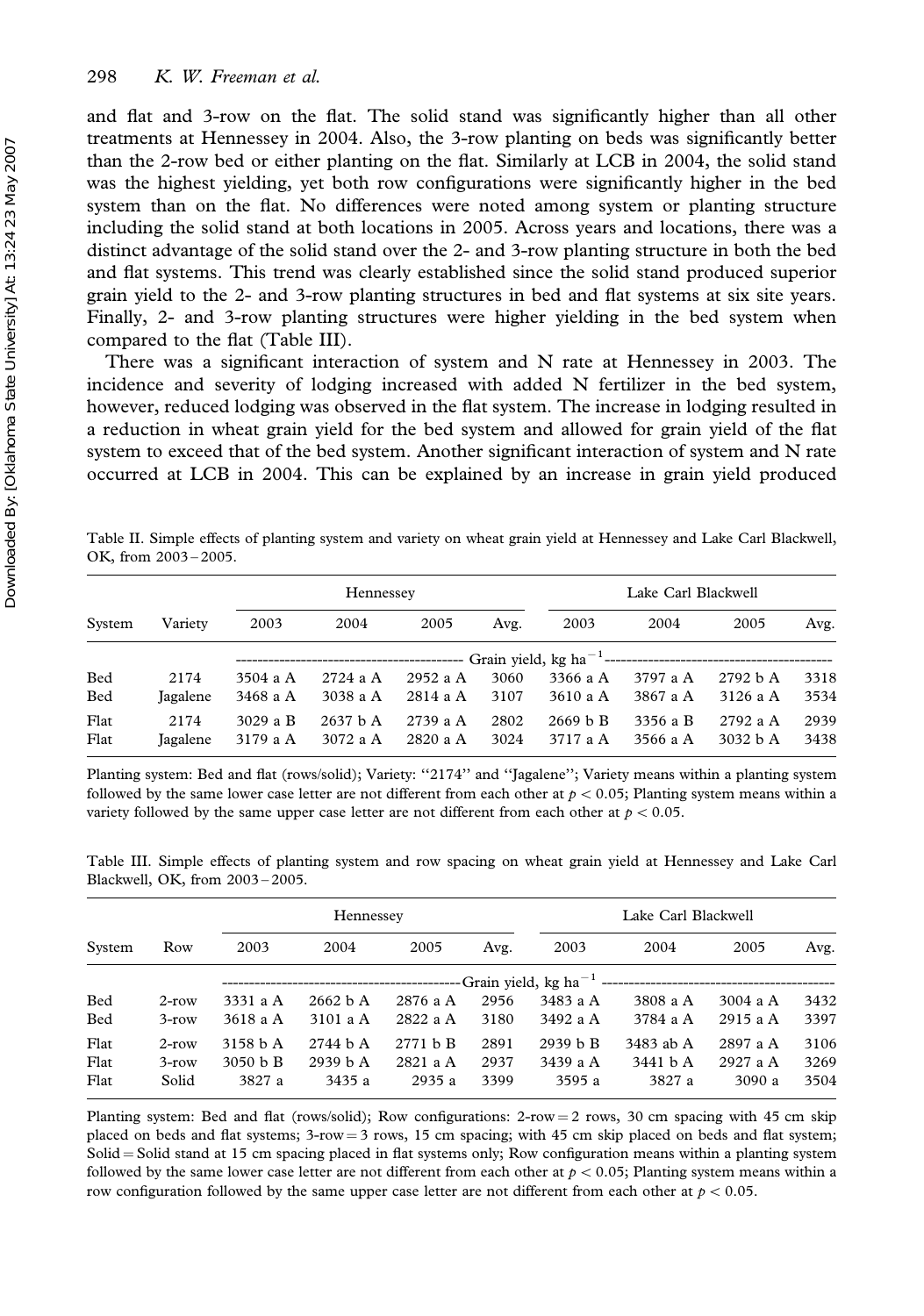in the bed system  $0 \text{ kg N ha}^{-1}$  treatments, significantly yielding more grain than the 0 kg N ha<sup> $-1$ </sup> treatments in the flat system. It is hypothesized that there was possibly increased moisture conservation in the bed system compared to the flat. In 2004 and 2005 at Hennessey, there was no response to added N fertilizer. However, the LCB site proved to be very responsive with 919 and 1298 kg ha<sup> $-1$ </sup> increase in grain yield in the bed and flat systems, respectively (Table IV).

In 2003 and 2004, significant variety by row interactions were observed. The 2003 crop year resulted in no differences between 2- and 3-row configurations with the variety ''2174'', however there was an increase in grain yield of nearly 500 kg  $ha^{-1}$  from 2- to 3-row configurations in the variety ''Jagalene'' (Table V). In 2004, 2-row planting was significantly higher than 3-row planting in "2174", whereas in "Jagalene", 3-row exhibited greater grain yield than 2-row planting. At LCB in 2005, no differences were recorded between 2- and 3-row configurations in either variety. Varieties and row configurations gave similar yields at Hennessey in 2003 and 2005. Alternatively, in 2004, grain yield of 2-row "2174" was significantly lower than 3-row ''2174'' and both plantings of ''Jagalene''. Across years and locations, the variety ''Jagalene'' proved to be higher yielding in both 2- and 3-row configurations (Table V).

Table IV. Simple effects of planting system and N rate on wheat grain yield at Hennessey and Lake Carl Blackwell, OK, 2003 – 2005.

| System       |              |                     | Hennessey            |                      |              | Lake Carl Blackwell  |                   |                    |              |
|--------------|--------------|---------------------|----------------------|----------------------|--------------|----------------------|-------------------|--------------------|--------------|
|              | N rate       | 2003                | 2004                 | 2005                 | Avg.         | 2003                 | 2004              | 2005               | Avg.         |
|              |              |                     |                      |                      |              |                      |                   |                    |              |
| Bed          | 0 N          | 3675aA              | 2958 a A             | 3056 a A             | 3230         | 2908 b A             | 3404 b A          | 2588 b A           | 2967         |
| Bed          | 100 N        | 3297 a A            | 2805 a A             | 2711 b A             | 2938         | 4068 a A             | $4260$ a A        | 3330 a A           | 3886         |
| Flat<br>Flat | 0 N<br>100 N | 2736h B<br>3472 a A | 2849 a A<br>2861 a A | 2918 a A<br>2641 b A | 2834<br>2991 | 2487 b B<br>3899 a A | 2698h B<br>4227aA | 2435hA<br>3389 a A | 2540<br>3838 |

Planting system: Bed and flat (rows); N rate: plots received 0 or 100 kg N ha<sup>-1</sup>; N rate means within a planting system followed by the same lower case letter are not different from each other at  $p<0.05$ ; Planting system means within a N rate followed by the same upper case letter are not different from each other at  $p < 0.05$ .

Table V. Simple effects of variety and row spacing on wheat grain yield at Hennessey and Lake Carl Blackwell, OK,  $2003 - 2005$ .

|                      |                   |                      | Hennessey            |                      |              |                      | Lake Carl Blackwell  |                        |              |
|----------------------|-------------------|----------------------|----------------------|----------------------|--------------|----------------------|----------------------|------------------------|--------------|
| Variety              | Row               | 2003                 | 2004                 | 2005                 | Avg.         | 2003                 | 2004                 | 2005                   | Avg.         |
|                      |                   |                      |                      |                      |              |                      |                      |                        |              |
| 2174                 | $2$ -row          | 3264 a A             | 2429 b B             | 2759 a A             | 2817         | 3008 a B             | 3768 a A             | 2807 a B               | 3194         |
| 2174                 | $3$ -row          | 3269 a A             | 2933 a A             | 2932 a A             | 3045         | $3027$ a B           | 3387 b B             | 2777 a B               | 3064         |
| Jagalene<br>Jagalene | 2-row<br>$3$ -row | 3248 a A<br>3398 a A | 2976 a A<br>3134 a A | 2910 a A<br>2724 a A | 3045<br>3085 | 3415 b A<br>3912 a A | 3594 a A<br>3839 a A | 3094 a A<br>$3064$ a A | 3368<br>3605 |

Variety: two common varieties (2174 and Jagalene); Row configurations: 2-row (two rows, 30 cm spacing with 45 cm skip), and 3-row (three rows, 15 cm spacing with 45 cm skip) placed on beds and flat systems; Solid = Solid stand at 15 cm spacing placed in flat systems only; Row configuration means within a variety followed by the same lower case letter are not different from each other at  $p < 0.05$ ; Variety means within a row configuration followed by the same upper case letter are not different from each other at  $p<0.05$ .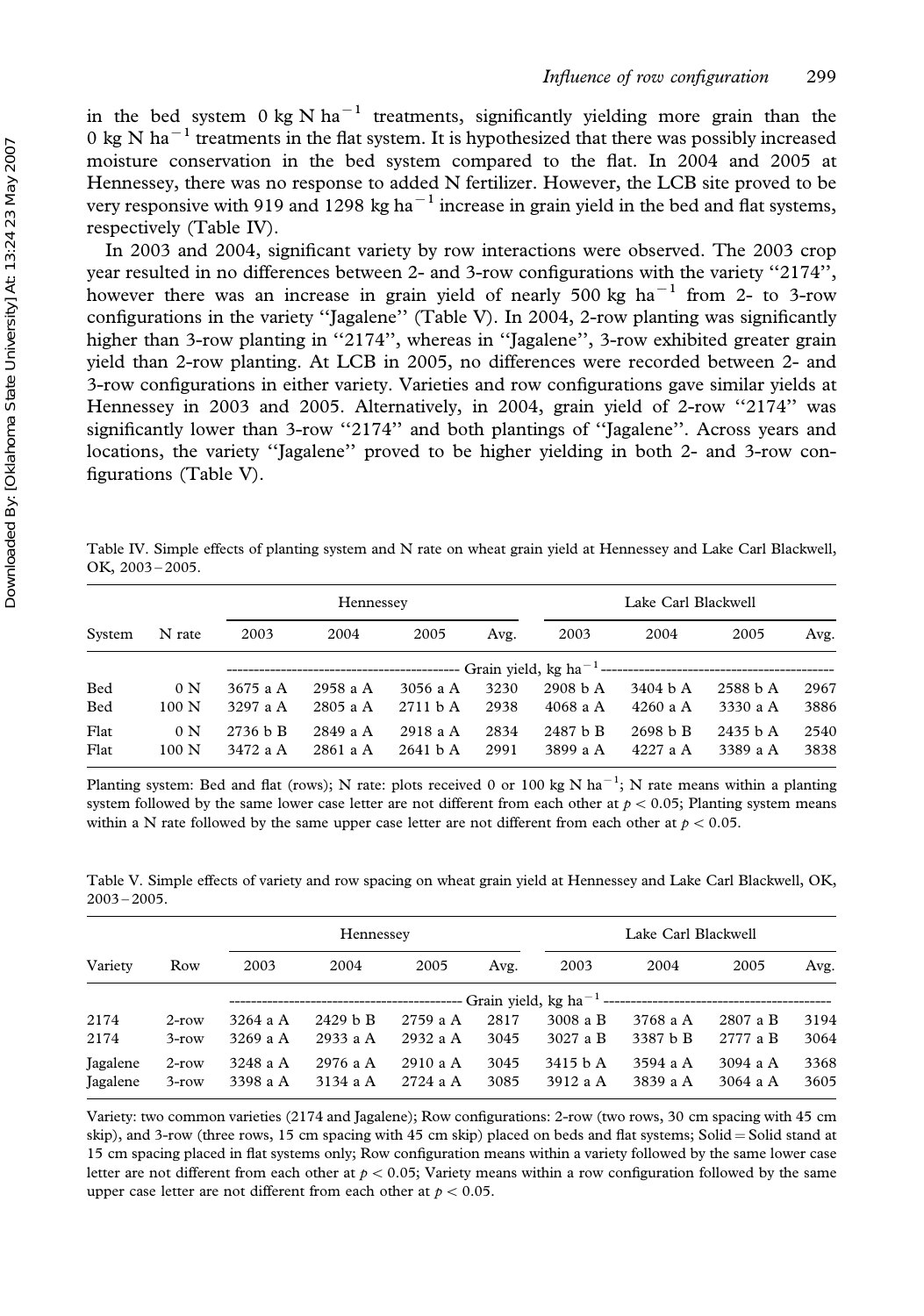Significant variety by N rate interactions was observed in 2003 and 2005 at Hennessey. In 2003, there was no response to added N fertilizer with ''Jagalene'', conversely a grain yield increase of 499 kg ha<sup> $-1$ </sup> in response to added N fertilization occurred for "2174". On the other hand in 2005, no differences in grain yield were noted in "2174" with added N and ''Jagalene'' showed a significant depression in grain yield with added N fertilizer. At LCB, both varieties showed a significant response to added N throughout the length of the study (Table VI).

#### Grain N concentration

For the analysis of variance performed for grain N concentration, variety by row configuration and system by N rate were the only two-way interactions that were significant in more than one site year. Two interaction exceptions were noted in addition to the two-way interactions noted above, but both were only slightly significant and inconsistent across years and locations. Variety and N rate were highly significant in all six site years. Planting system recorded significant differences in 2 out of 6 site years (ANOVA not shown).

The variety "2174" recorded significantly higher grain N concentrations that "Jagalene" across years and locations. Averaged over the duration of the study, the grain N concentration of "2174" was 2.1 and 1.6 g  $kg^{-1}$  greater that "Jagalene" at Hennessey and LCB respectively. There was also a highly significant ( $p < 0.001$ ) increase in grain N in response to the addition of N fertilizer. The grain N concentration of the fertilized treatments over the 3 years of the study increased by 5.1 and 4.2 g  $kg^{-1}$  N in the grain over that of treatments not receiving fertilizer N, at Hennessey and LCB, respectively. The effect of planting system was inconsistent across locations. At Hennessey, there was a trend for higher concentration of N in the grain in the flat system compared to the bed  $(>1 \text{ g kg}^{-1}$  averaged over 3 years). Conversely, the bed system at LCB produced higher amounts of N in the grain for the length of the study. There was no effect of row configuration on grain N concentration at either location for the duration of the study (Table VII).

At Hennessey in 2004 and 2005 and at LCB in 2004, a significant variety by row interaction was reported in Table VIII. This interaction can be explained in all three instances by the 2-row configurations having higher grain N concentration in the beds system, whereas in the flat system 3-row configurations posted higher grain N.

Across the three years of the study, a significant system by N rate interaction was observed at Hennessey. This interaction was also observed at LCB in 2003. In all cases a synergistic

|                      |              |                      | Hennessey            |                      |              | Lake Carl Blackwell  |                      |                      |              |
|----------------------|--------------|----------------------|----------------------|----------------------|--------------|----------------------|----------------------|----------------------|--------------|
| Variety              | N rate       | 2003                 | 2004                 | 2005                 | Avg.         | 2003                 | 2004                 | 2005                 | Avg.         |
|                      |              |                      |                      |                      |              |                      |                      |                      |              |
| 2174                 | 0 N          | 3017 b B             | 2624 a B             | 2815 a B             | 2819         | 2304 b B             | 2916 bA              | 2339 b B             | 2520         |
| 2174                 | 100 N        | 3516 a A             | 2738 a A             | 2877 a A             | 3044         | 3730 a B             | 4239aA               | 3245 a A             | 3738         |
| Jagalene<br>Jagalene | 0 N<br>100 N | 3394 a A<br>3252 a B | 3183 a A<br>2928 a A | 3159 a A<br>2475 b B | 3245<br>2885 | 3090 b A<br>4237 a A | 3186 b A<br>4247 a A | 2684 b A<br>3474 a A | 2987<br>3986 |

Table VI. Simple effects of variety and N rate on wheat grain yield at Hennessey and Lake Carl Blackwell, OK, 2003 – 2005.

Variety: two common varieties (2174 and Jagalene); N rate: plots received 0 or 100 kg N ha<sup>-1</sup>; N rate means within a variety followed by the same lower case letter are not different from each other at  $p<0.05$ ; Variety means within a N rate followed by the same upper case letter are not different from each other at  $p < 0.05$ .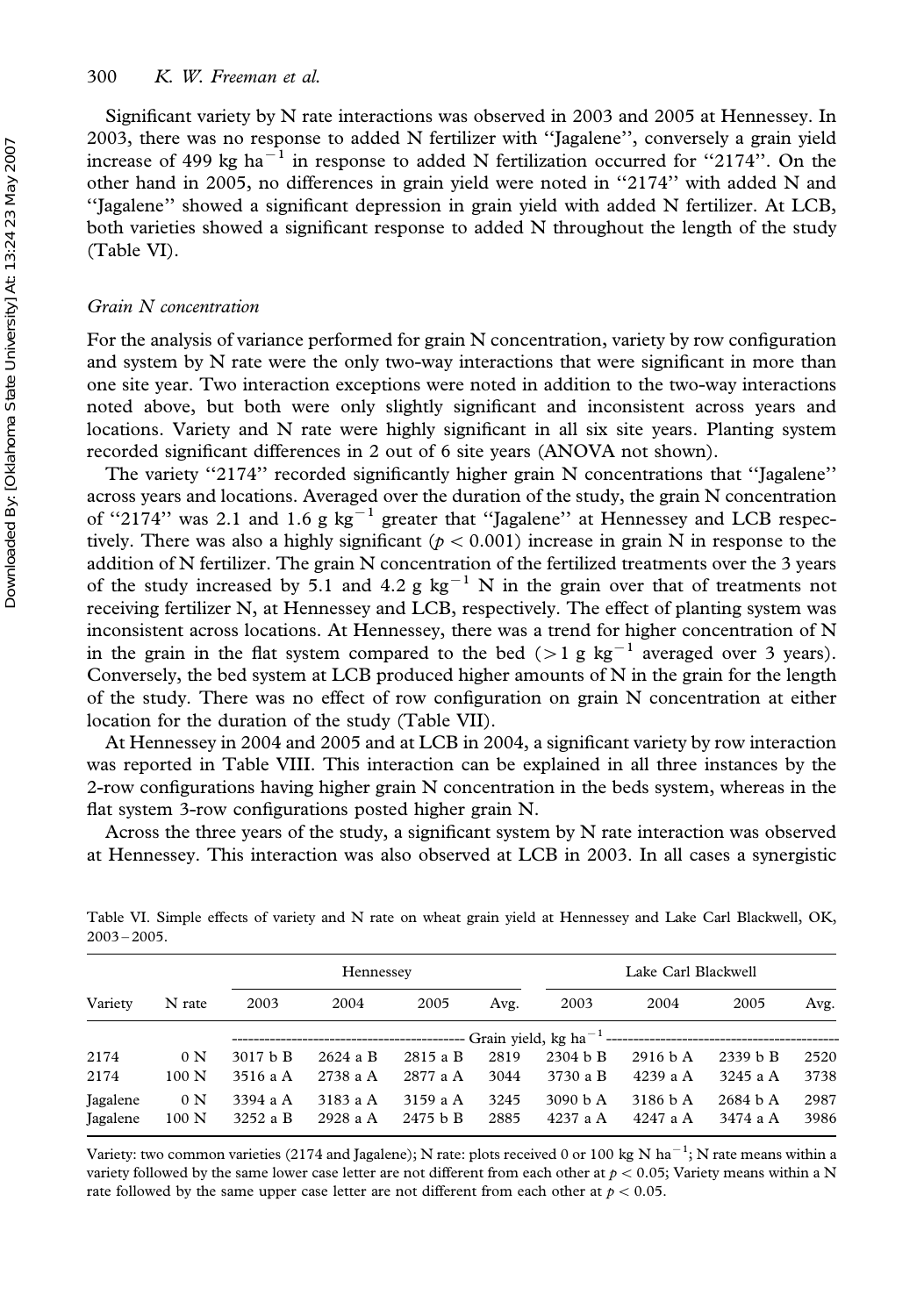interaction took place where there was a larger increase in grain N in response to added N fertilizer in the bed system than in the flat system (Table IX).

#### Discussion

#### Grain yield

The bed system gave similar yields to that of the solid stand at LCB. Similar results were reported in the past in several crops (Mascagni & Sabbe 1990; Tewolde et al. 1993;

Table VII. Main effects of planting system, variety, N rate, and row spacing on wheat grain N concentration at Hennessey and Lake Carl Blackwell, OK, 2003 – 2005.

|              |                   |                   | Hennessey         |      | Lake Carl Blackwell                         |                   |                   |      |  |  |
|--------------|-------------------|-------------------|-------------------|------|---------------------------------------------|-------------------|-------------------|------|--|--|
| System       | 2003              | 2004              | 2005              | Avg. | 2003                                        | 2004              | 2005              | Avg. |  |  |
|              |                   |                   |                   |      | Grain N, $g kg^{-1}$ ---------------------- |                   |                   |      |  |  |
| Bed          | 24.9a             | 24.5a             | 24.0a             | 24.5 | 21.3a                                       | 22.3a             | 20.3a             | 21.3 |  |  |
| Flat (rows)  | 25.9a             | 26.0a             | 25.5 <sub>b</sub> | 25.8 | $19.1$ ab                                   | 21.8a             | 19.7a             | 20.0 |  |  |
| Flat (solid) | 25.6a             | 25.7a             | $25.0$ ab         | 25.4 | 18.8 <sub>b</sub>                           | 20.7a             | 18.1a             | 18.9 |  |  |
| Variety      |                   |                   |                   |      |                                             |                   |                   |      |  |  |
| 2174         | 26.0a             | 26.7a             | 25.8a             | 26.2 | 21.1a                                       | 22.9a             | 20.7a             | 21.6 |  |  |
| Jagalene     | 24.8 b            | 23.9 <sub>b</sub> | 23.7 <sub>b</sub> | 24.1 | 19.3 <sub>b</sub>                           | 21.2 <sub>b</sub> | 19.4 <sub>b</sub> | 20.0 |  |  |
| N rate       |                   |                   |                   |      |                                             |                   |                   |      |  |  |
| 0 N          | 23.4 <sub>b</sub> | 22.7 <sub>b</sub> | 21.7 <sub>b</sub> | 22.6 | 17.8 <sub>b</sub>                           | 20.0 <sub>b</sub> | 18.2 <sub>b</sub> | 18.7 |  |  |
| 100 N        | 27.4a             | 27.9a             | 27.7a             | 27.7 | 22.7a                                       | 24.1a             | 21.9a             | 22.9 |  |  |
| Row          |                   |                   |                   |      |                                             |                   |                   |      |  |  |
| $2$ -row     | 25.5a             | 25.5a             | 24.8 a            | 25.4 | 20.4a                                       | 22.2a             | 20.0a             | 20.9 |  |  |
| $3$ -row     | 25.4a             | 25.1a             | 24.7a             | 25.1 | 20.0a                                       | 21.9a             | 20.0a             | 20.6 |  |  |
| Solid        | 25.6a             | 25.7a             | 25.0a             | 25.4 | 18.8 a                                      | 20.7a             | 18.1a             | 18.9 |  |  |

Planting system: Bed and flat (rows/solid). Variety: two common varieties (2174 and Jagalene); N rate: plots received 0 or 100 kg N ha<sup>-1</sup>. Row configurations: 2-row (two rows, 30 cm spacing with 45 cm skip), and 3-row (three rows, 15 cm spacing with 45 cm skip) placed on beds and flat systems; Solid = Solid stand at 15 cm spacing placed in flat systems; Within a column, means followed by the same letter are not different at  $p<0.05$  for each treatment effect.

Table VIII. Simple effects of variety and row spacing on wheat grain N concentration at Hennessey and Lake Carl Blackwell, OK, 2003 – 2005.

| Variety              |                |                      | Hennessey            |                    |              | Lake Carl Blackwell |                       |                    |              |  |
|----------------------|----------------|----------------------|----------------------|--------------------|--------------|---------------------|-----------------------|--------------------|--------------|--|
|                      | Row            | 2003                 | 2004                 | 2005               | Avg.         | 2003                | 2004                  | 2005               | Avg.         |  |
|                      |                |                      |                      |                    |              |                     |                       |                    |              |  |
| 2174                 | 2 row          | 26.4 a A             | 27.5 a A             | 26.7 a A           | 26.9         | $21.6$ a A          | 23.8 a A              | 21.0 a A           | 22.1         |  |
| 2174                 | 3 row          | 25.7 a A             | 25.8 b A             | 25.2 a A           | 25.6         | 20.6 a A            | 22.3 b A              | 20.3 a A           | 21.1         |  |
| Jagalene<br>Jagalene | 2 row<br>3 row | 24.5 a B<br>24.9 a A | 23.4 a B<br>24.4 a A | 23.3aB<br>24.1 a A | 23.7<br>24.5 | $19.2a$ B<br>19.4aA | $20.6a$ B<br>21.7 a A | 19.1aB<br>19.7 a A | 19.6<br>20.3 |  |

Variety: two common varieties (2174 and Jagalene); Row configurations: 2-row (two rows, 30 cm spacing with 45 cm skip), and 3- row (three rows, 15 cm spacing with 45 cm skip) placed on beds and flat systems; Row configuration means within a variety followed by the same lower case letter are not different from each other at  $p < 0.05$ ; Variety means within a row configuration followed by the same upper case letter are not different from each other at  $p < 0.05$ .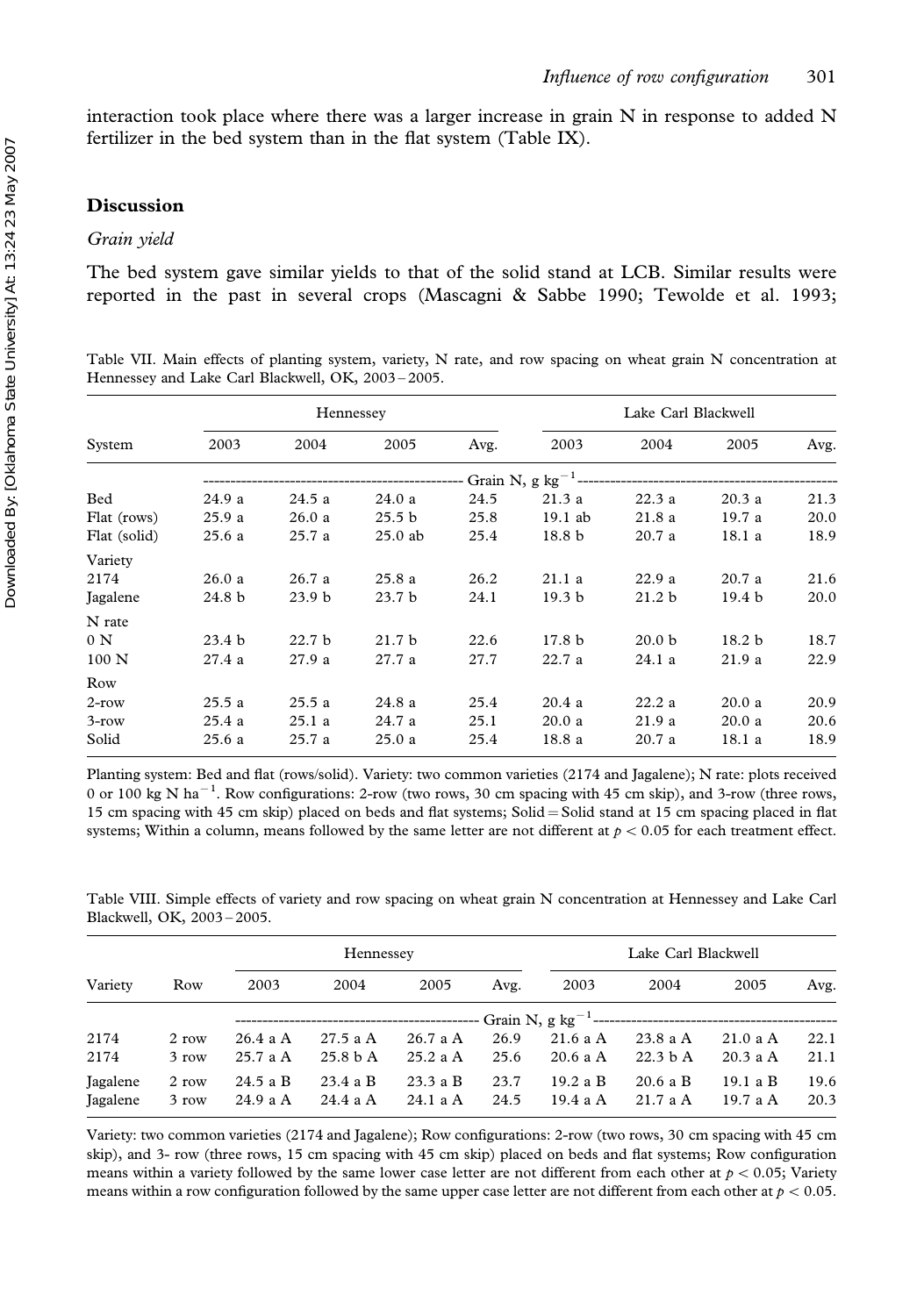|              |              |                                 | Hennessey                       |                      |              | Lake Carl Blackwell              |                               |                                  |              |
|--------------|--------------|---------------------------------|---------------------------------|----------------------|--------------|----------------------------------|-------------------------------|----------------------------------|--------------|
| System       | N rate       | 2003                            | 2004                            | 2005                 | Avg.         | 2003                             | 2004                          | 2005                             | Avg.         |
|              |              |                                 |                                 |                      |              |                                  |                               |                                  |              |
| <b>Bed</b>   | 0 N          | 22.5 b B                        | 21.2 b B                        | 20.4 b B             | 21.4         | 18.3 <sub>b</sub> A              | 20.2 <sub>b</sub> A           | 18.2 <sub>b</sub> A              | 18.9         |
| <b>Bed</b>   | 100 N        | 27.4 a A                        | 27.9 a A                        | 27.6 a A             | 27.5         | 24.4 a A                         | 24.4 a A                      | 22.4 a A                         | 23.7         |
| Flat<br>Flat | 0 N<br>100 N | 24.7 <sub>b</sub> A<br>26.8 a A | 23.7 <sub>b</sub> A<br>28.1 a A | 22.2 b A<br>28.3 a A | 23.5<br>27.7 | 17.3 <sub>b</sub> A<br>$20.6a$ B | 19.5 <sub>b</sub> A<br>23.3aB | 17.8 <sub>b</sub> A<br>$20.6a$ B | 18.2<br>21.5 |

Table IX. Simple effects of planting system and N rate on wheat grain yield at Hennessey and Lake Carl Blackwell, OK, 2003 – 2005.

Planting system: Bed and flat (rows) = 2 row (30 cm spacing) and 3 row (15 cm spacing) configurations with 45 cm skips between configurations; Flat (solid) = Solid stand with row spacing of 15 cm; N rate: plots received 0 or 100 kg N ha<sup>-1</sup>; N rate means within a planting system followed by the same lower case letter are not different from each other at  $p < 0.05$ ; Planting system means within an N rate followed by the same upper case letter are not different from each other at  $p < 0.05$ .

Hobbs et al. 2000). The extended periods of water-logging conditions offered a more favorable growing environment for the bed planting system. At Hennessey, excess water in the field was not a problem. Therefore, the solid stand consistently outperformed the bed system. The varieties selected for this study were also quite different. ''Jagalene'' is a newly released variety with a higher yield potential than "2174". This higher yield potential is realized due to improved genetics. Both varieties are commonly grown across the region. In the lower yielding Hennessey location, "2174" and "Jagalene" performed equally. Alternatively, at LCB, "Jagalene" proved to be a superior variety with 357 kg ha<sup> $-1$ </sup> additional grain yield over  $"2174"$  over the 3 years of this study (Table I). It is important to note that there was an increased incidence of lodging of ''Jagalene'' at Hennessey with the addition of N fertilizer. This is reflected by a reduction of wheat grain yield shown in Table VI. ''Jagalene'' did not show this susceptibility to lodging at Lake Carl Blackwell.

The flat solid stand of winter wheat achieved greater grain yield than the bed and flat row configurations. Unlike this, Porter and Khalilian (1995) found no significant difference in yield between conventional and skip row configuration. Although there was a distinct trend for increased grain yield in the solid stand configuration, the yield difference was significant in only two site years compared to the bed system. However, the yield advantage of the solid stand was considerably greater compared to grain yield of the 2- and 3-row configurations in the flat system. The solid stand wheat yields were significantly higher than the grain yield of the flat system in four out of six site years.

At Hennessey there was a tendency for higher grain yield with the 3-row configuration compared to the 2-row configuration in both planting systems. However, this trend for increased grain yield with a 3-row configuration was only significant in 2003 in the bed system. Conversely, at LCB, 2- and 3-row configurations performed equally when compared to each other in the same system. In a study conducted to determine the effect of seed row configuration on wheat grain yield, Cutforth and Selles (1992) found that there was no significant yield difference between equidistant and paired row seeding. Similarly, a row spacing study by Lafond and Gan (1999) showed that 20 and 30 cm row spacing did yield as equal as or more than 10 cm spacing. A trend for increased grain yield shows an advantage for the bed system over the flat system when the crop production system requires that wheat is planted with skipped rows. It should be noted that both 2- and 3-row configurations consistently produced higher yields in the bed system compared to the flat system.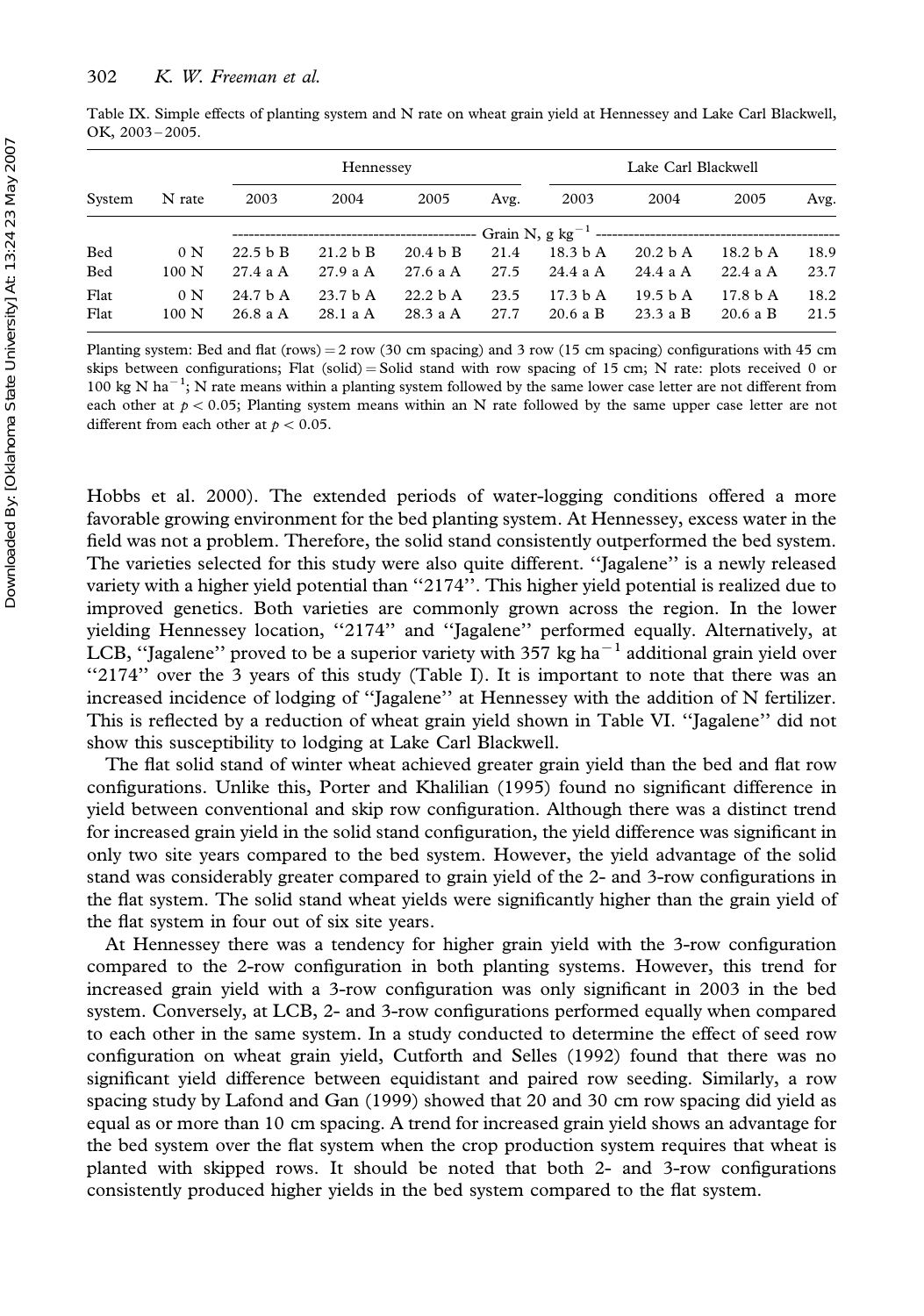With no significant reduction in grain yield using a 2-row configuration, it could be easily implemented into a relay cropping system (Porter & Khalilian 1995). Relay cropping is a system that implements row configurations where skipped rows are used to provide more timely and efficient planting and harvesting of crops in the system. This study would support the use of bed planting with 2- or 3-row configurations in these relay cropping systems with their advantage in grain yield versus that of the flat system. Additionally, these row configurations offer other management opportunities to the cropping system. Skipped row wheat will allow for accessible controlled traffic lanes that can be used during the entire crop season. The adoption of a 2-row configuration means a reduction in seed rate without sacrificing yield. For the bed system to be useful, the current conventional tillage practice must be changed to reduced tillage to make use of bed a planting system for conserving moisture – the essence of bed planting system in dryland production.

#### Grain N concentration

The Hennessey location assimilated higher amounts of  $N$  in the grain than LCB. The difference in grain N concentrations can be attributed to the differences in grain yield that were observed. Lake Carl Blackwell was consistently a higher yielding environment, thus more N was utilized for grain yield resulting in a lower concentration of N in the grain. Alternatively, varieties and response to N fertilizer reacted similarly across locations. The variety "2174" had higher N concentrations in the grain compared to "Jagalene", and the fertilized treatments produced higher N concentrations than unfertilized treatments.

The results of the study indicate that the bed system provided an environment that more efficiently utilized N fertilizer. This is supported by Table IX, which illustrates a greater difference between grain N concentration in the fertilized and check plots across years and locations. At the N responsive site (LCB), the increase in grain yield and greater differences in N concentration reveals that the bed system more efficiently utilized the added N fertilizer than the flat system. Mascagni et al. (1991) found that N content of sorghum grain was improved with a crowned (raised) seedbed compared with a conventional flat seedbed. At Hennessey where no grain yield response to N was recorded, N concentration was not influenced by planting system. However, the difference in N concentration between fertilized and check plots was still greater in the bed system, likely due to improved moisture conservation.

## Conclusion

In summary, results reported here confirmed our previous report (Freeman et al. 2006) of similar grain yields in the bed system and the flat solid stand in four out of six site years. A larger increase in grain N concentration was found between the fertilized and check plots in the bed system compared to the flat system. Finally, this study showed a trend for increased grain yield in the bed system over the flat when cropping systems call for skipped row configurations that accommodate controlled traffic lanes or relay cropping.

#### References

Cutforth HW, Selles F. 1992. Yield and water use of paired-row versus equidistant-row seeded spring wheat in a semi-arid environment. Can J Plant Sci 72:459 – 463.

Fahong W, Xuqing W, Sayre KD. 2004. Comparison of conventional, flood irrigated, flat planted with furrow irrigated, raised bed planting for winter wheat in China. Field Crops Res 87:35 – 42.